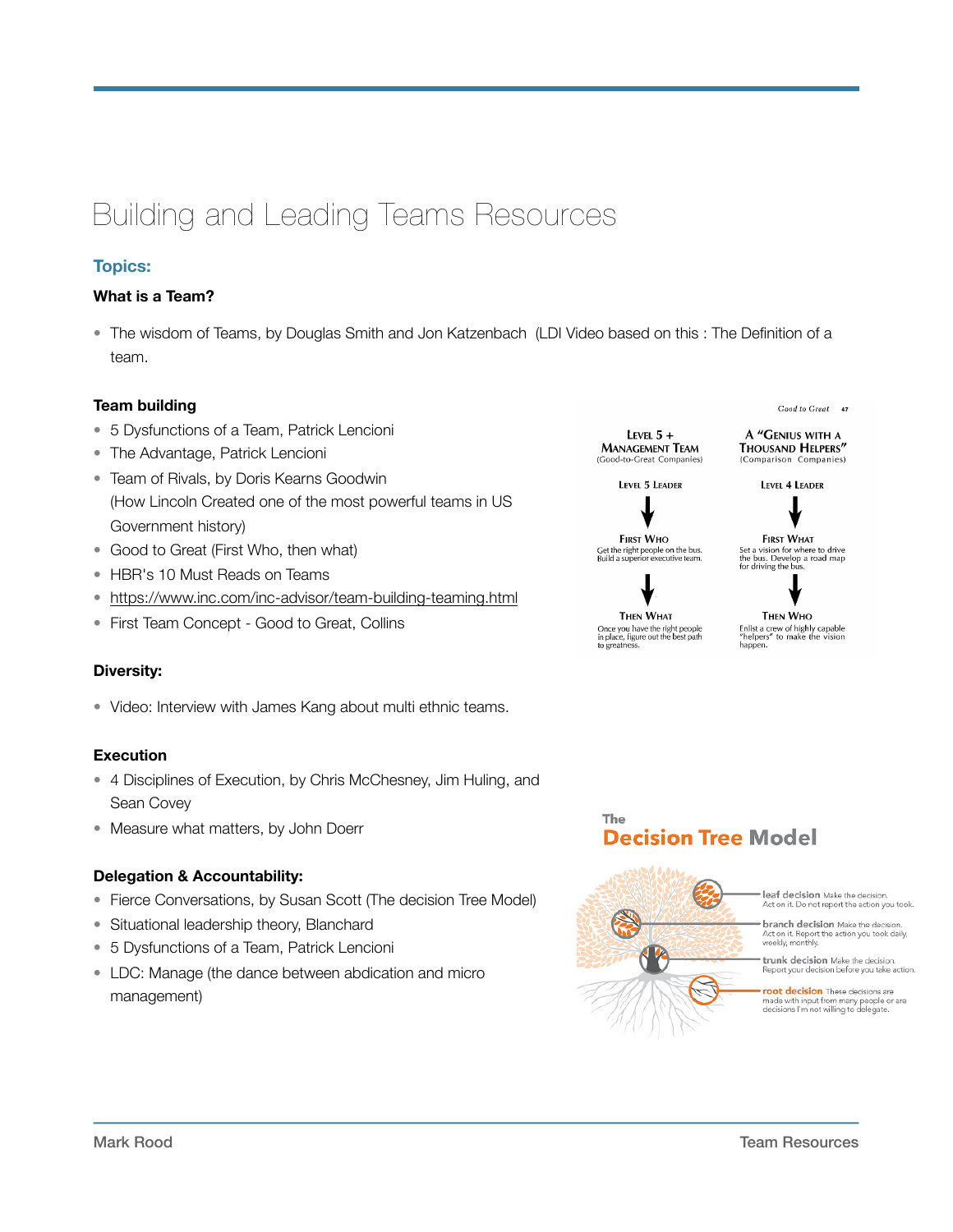## **COMPANY NAME**

#### **Communication**

- Cascading Communication (The Advantage, Lencioni)
- The Three 'E's to High Performance Teams: Energy, Engagement and Exploration

#### **Leading Team Meetings**

- Fierce Conversations, Susan Scott, Preparing for a meeting resources:
- Death by Meeting, Lencioni
- The Advantage, Lencioni

#### **Team Culture**

- Leaders Eat Last, Simon Sinek
- Cloud on Boundaries for leaders: https://www.youtube.com/watch?v=YnZuapuFpyI

#### **Team Values**

• The Advantage, Lencioni (Types of Values and how to identify them)

#### **Are we a family or a business?**

"We are a Family Business with all the complications and contradictions."

#### **Making Decisions as a Team:**

- 5 Dysfunctions of a Team, Patrick Lencioni (Encouraging Ideological Conflict)
- Radical Candor, by (Rock Tumbler Illustration)

#### **Bible Teams:**

- The Trinity
- Jesus & Disciples
- Paul and Barnabus
- Paul and Associates
- Pricilla & Aquilla
- Nehemiah
- David and His Mighty Men

#### **Developing People on Teams:**

- Superbosses: How Exceptional Leaders Master the Flow of Talent, by Sydney Finkelstein
- Multipliers: How the Best Leaders Make Everyone Smarter, by Greg McKeown and Liz Wiseman
- Chess or Checkers or Shogi (My Article)